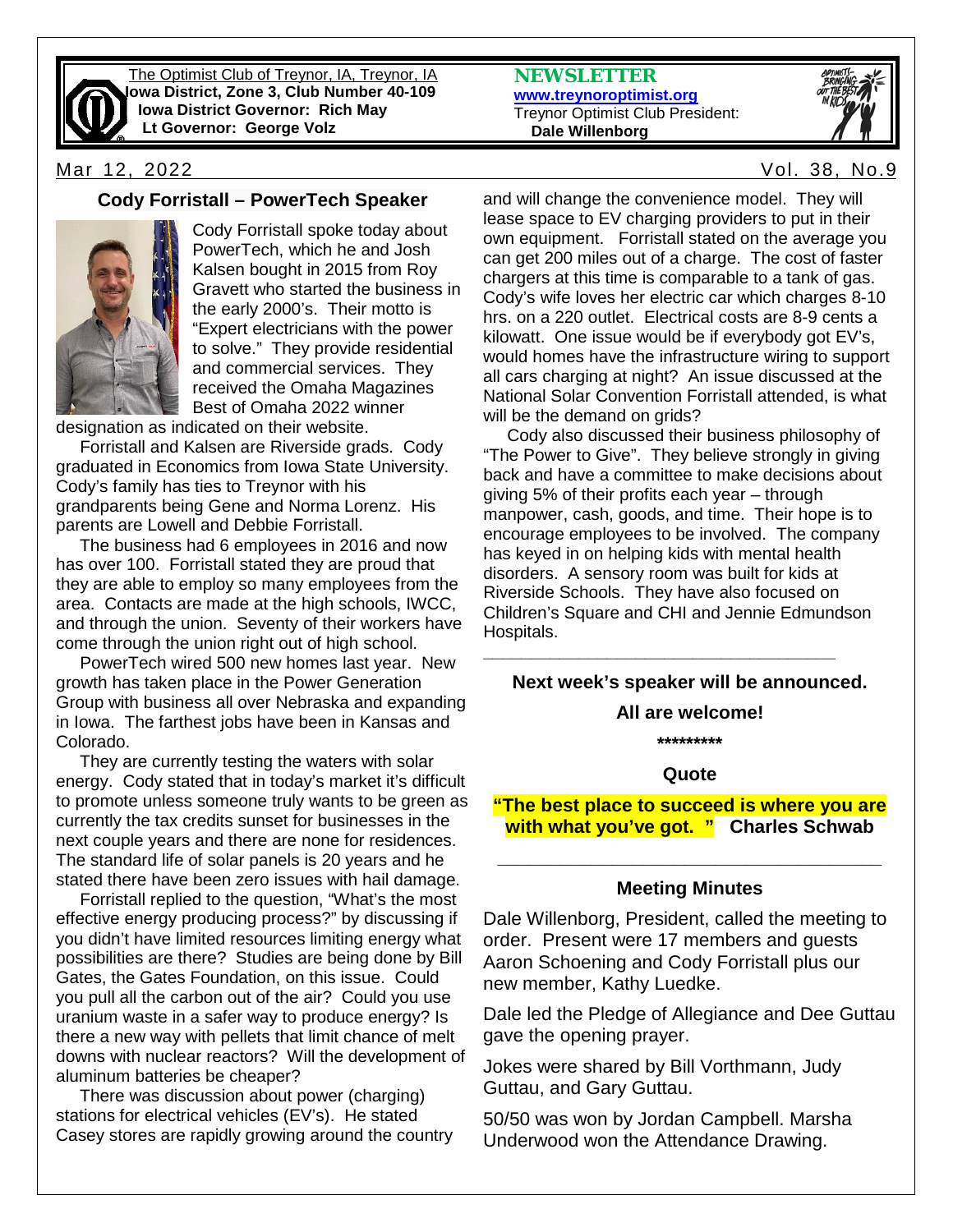Birthdays/Anniversaries: Ken Graham observed his birthday and provided coffee and donuts. Thank you, Ken!

### **Bragging Rights: (\$ are used for youth activities)**

- Gary Guttau told about receiving an email from Marack, a Russian who participated in an exchange and lived at their house.
- Chad Guttau reported he will be back in Des Moines this week.

# **BUSINESS:**

- Can Kennel sorting will be at 2 PM this Wednesday to help the Music Boosters.
- 200 kites were delivered to the school art teacher for decorating with students in 3rd, 4<sup>th</sup>, and 5<sup>th</sup> grades. She may need help assembling the kites.
- Next Saturday, March 19, is the Optimist Volunteer Recognition Event which begins at 6, followed by the program. 15 organizations have responded to be recognized and more may still respond. Silos is serving the free taco bar plus cookies by Dee Guttau and Kevin Underwood will be provided. Optimists have signed up to help. Dale will send out an email this week for members to respond if they plan to attend. The dress is casual.
- The Cub Scouts will put flyers out: "Scouting for Food" in Treynor on April 2. Flyers about the Optimist flag program will be put out at the same time. Willenborg will find out about what help is needed from Optimists.

# **COMMUNITY NEWS:**

- The Bloodmobile will be in Treynor March 31. Kirk Vorthmann announced you could give his granddaughter, Ashlyn, a call to sign up. Willenborg also indicated sign up can be done online with the Red Cross.
- March 14 is the first Legion Fish Fry.
- March 14 is also the Pops Concert at the High School. Lasagna will be served starting at 5:30. The program will begin at 6.
- John Klein indicated that 84% in an Iowa survey responded they like the bottle bill.

Aaron Schoening was introduced and expressed interest in joining our club.

Bill Vorthmann received the auction item of 5 passes to the Dreamland Theater, paying \$3 each.

The meeting was closed with reciting the Optimist Creed.

### **BOARD MEETING**

Following the meeting the Board met. Present were Dale Willenborg, Jordan Campbell, Bill Vorthmann, and Judy Guttau. John Klein attended as a guest.

- Details of the upcoming **Optimist Volunteer Recognition** event were discussed. 6:00 start, 7:00 program.
- 15 organizations have responded. We are anticipating approximately 80-90 people. The group will decide on Saturday when a more exact number is known whether to host this in the Legion Room or in the Community Center. Information about how many the Legion Room can hold is being sought.
- Placemats will be used. Jordan is ordering plaques and John Klein will write the article for the newsletter. Pictures of honorees will be taken and shared with each organization. Jordan is MC and is preparing the brochures.
- The drawing will be prepared by Dale and a \$250 check for the winning organization will be needed from the Treasurer at the end of the evening
- We will plan to set up after the meeting this coming Saturday.
- **April 2 – Cub Scouts Scouting for Food** in conjunction with passing out Optimist flag flyers was discussed. Dale will find out if transportation or helpers are needed.
- **April 23 Flag Flying Day:** We will seek to make plans to fly kites with the school kids at "The T" in Treynor on this day. May 7 will be an alternative rain date. Dale will seek to have one or two members from the Omaha Kite Flying Club come with their large kites.
- **Dreamland Theater:** The group voted to give \$100 to the Dreamland Theater as a screen advertisement. John Klein will arrange.
- **School Board Member:** The group decided rather than purchasing a membership for a school board member to be an Optimist, to invite a school board member once a year to speak and also invite the Superintendent to speak once a year at a different time.